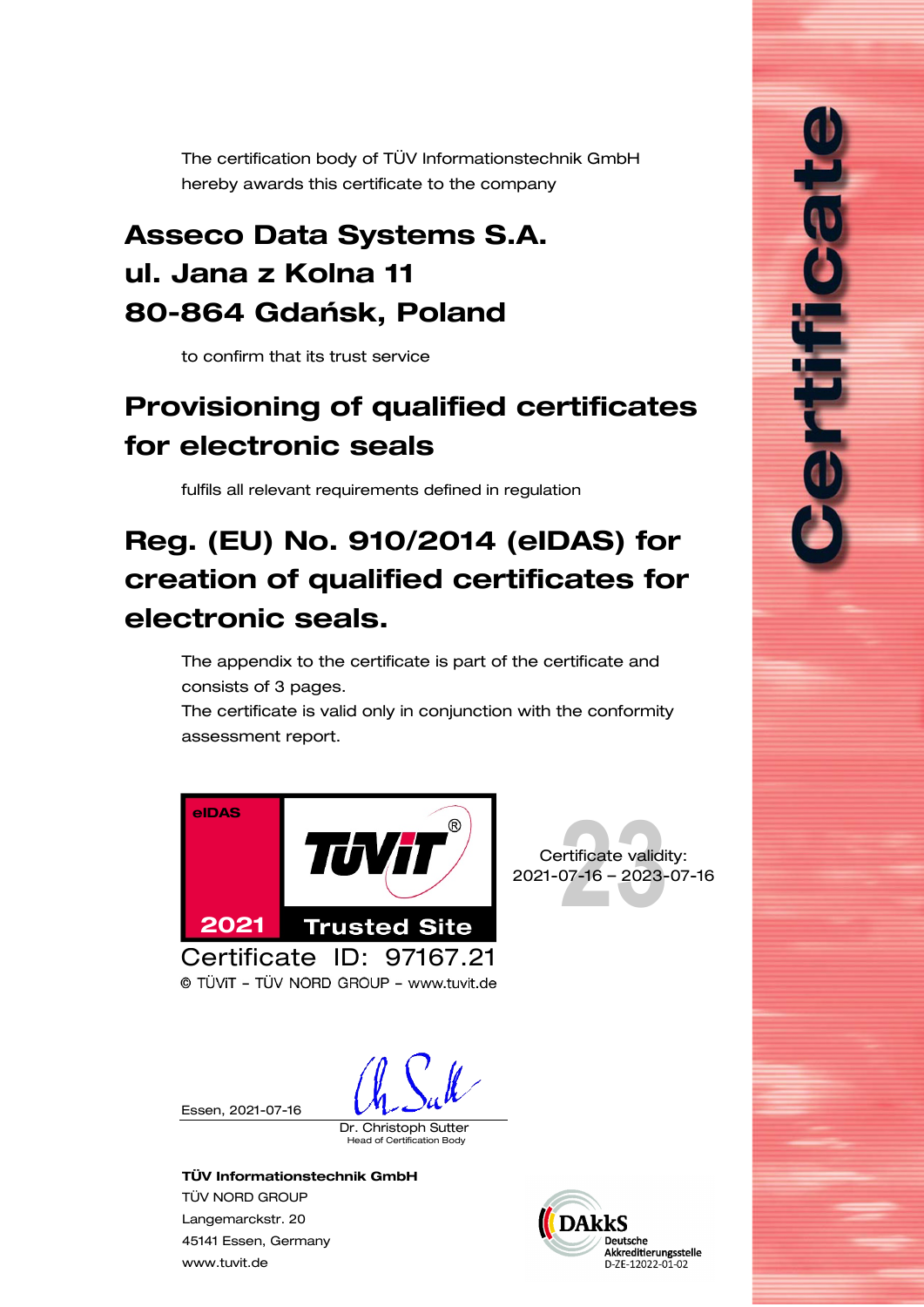<span id="page-1-0"></span>Appendix to the certificate with certificate ID: [97167.21](#page-0-0) page 1 of 3



#### Certification Scheme

The certification body of TÜV Informationstechnik GmbH is accredited by "DAkkS Deutsche Akkreditierungsstelle GmbH" according to EN ISO/IEC 17065 for the scopes IT security and security technology product certification and according to eIDAS. The certification body performs its certification on the basis of the following accredited certification scheme:

• "Certification Scheme eIDAS (accredited scope) of the certification body of TÜV Informationstechnik GmbH", version 1.1 as of 2020-03-01, TÜV Informationstechnik GmbH

#### Conformity Assessment Report

• "Conformity Assessment Report TUVIT[.97167.](#page-0-0)TSP.07.2021, [Provisioning of qualified certificates for electronic seals"](#page-0-1) as of 2021-07-16, TÜV Informationstechnik GmbH

#### Conformity Assessment Requirements

The conformity assessment requirements are defined in eIDAS:

• REGULATION (EU) No 910/2014 OF THE EUROPEAN PARLIAMENT AND OF THE COUNCIL of 23 July 2014 on electronic identification and trust services for electronic transactions in the internal market and repealing Directive 1999/93/EC

for the following trust service:

creation of qualified certificates for electronic seals with QSCD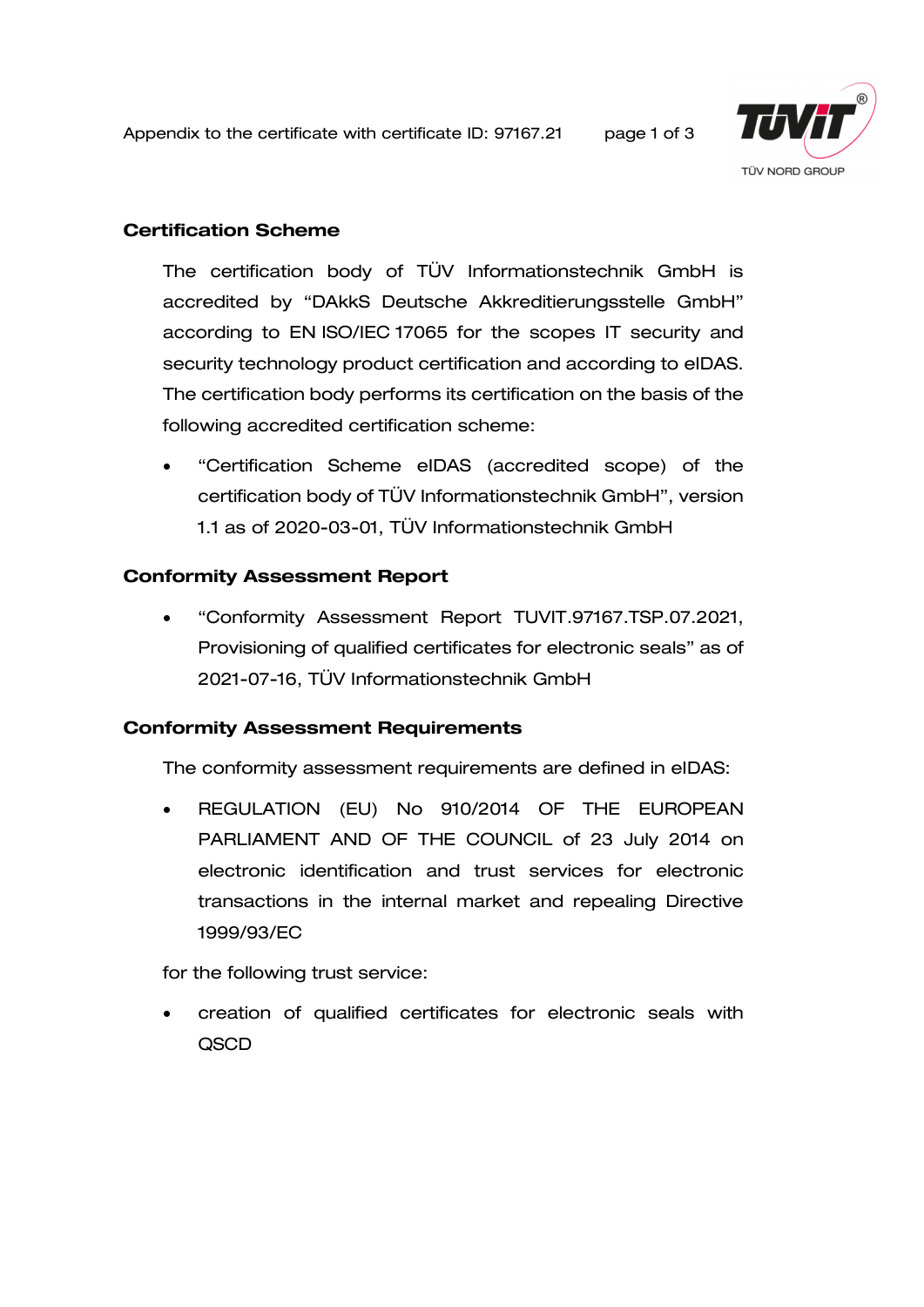Appendix to the certificate with certificate ID: [97167.21](#page-0-0) page 2 of 3



#### Conformity Assessment Target

The target of conformity assessment is characterized by the certificate information of the inspected trust service:

### Provisioning of qualified [certificates for electronic](#page-0-1)  [seals:](#page-0-1)

| <b>Issuer of CA certificate (Root CA or Intermediate CA):</b><br><b>CN = Narodowe Centrum Certyfikacji</b><br><b>Certificate Serial Number:</b><br>40F8F78AB0E364105691C8D9E02CF8C1C6400A46 |                                                  |
|---------------------------------------------------------------------------------------------------------------------------------------------------------------------------------------------|--------------------------------------------------|
| Name of CA (as in certificate)                                                                                                                                                              | serial number<br>of certificate                  |
| CN = Certum QCA 2017                                                                                                                                                                        | 7C8490C833D798<br>A784DBFB588768<br>233F6EBBF47F |

together with the documentation of the operator:

- Certificate Policy and Certification Practice Statement, Version 6.0, Asseco Data Systems S.A.
- Certum PKI Disclosure Statement, Version 1.11, Asseco Data Systems S.A.
- Terms & Conditions for Certum Qualified Trust Services, Version 2.3, Asseco Data Systems S.A.

#### Conformity Assessment Result

- The target of conformity assessment fulfills all applicable conformity assessment requirements.
- The certification requirements defined in the certification scheme are fulfilled.